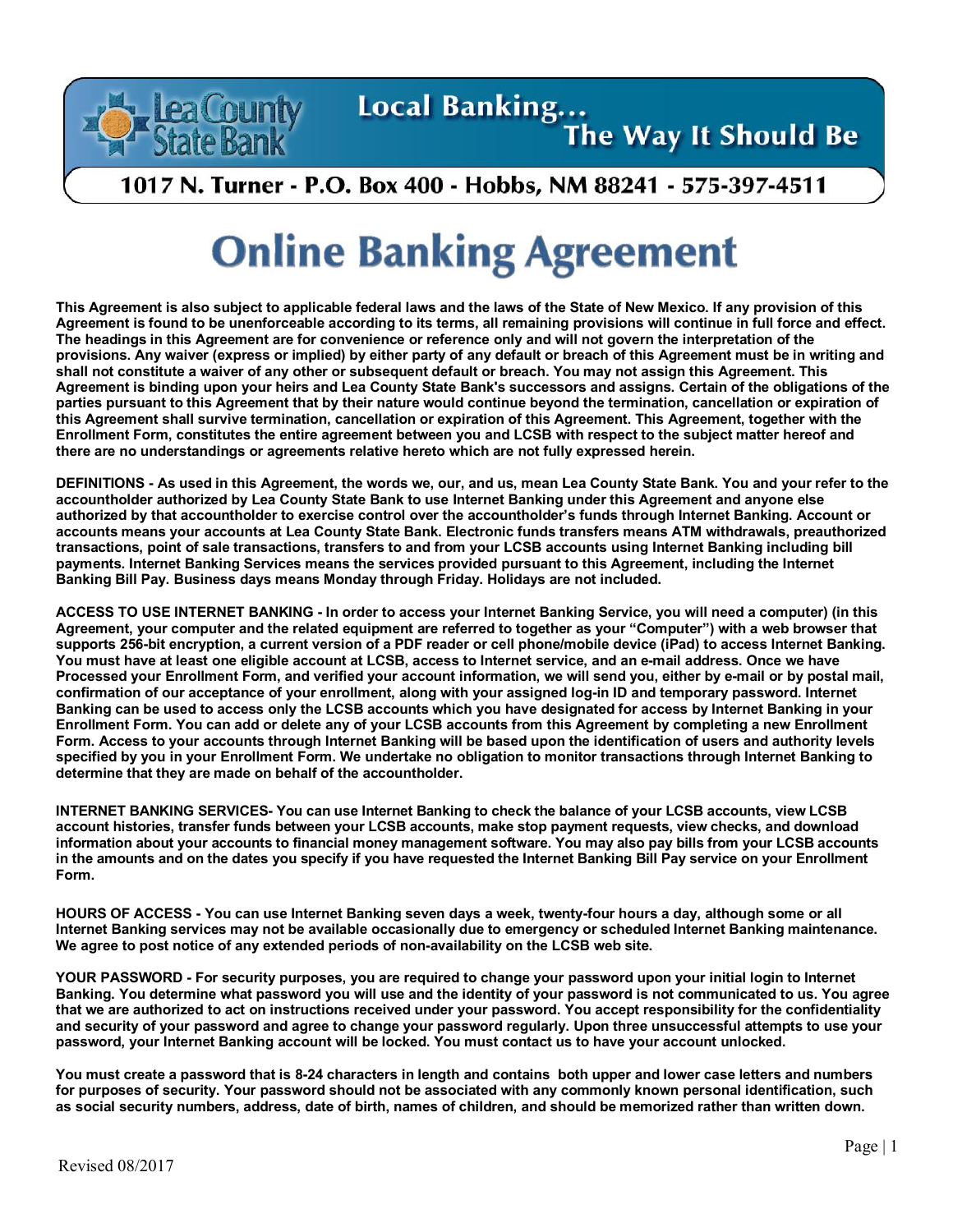**SECURITY - You understand the importance of your role in preventing misuse of your accounts through Internet Banking and you agree to promptly examine your statement for each of your LCSB accounts as soon as you receive it. You agree to protect the confidentiality of your account and account number, and your personal identification information, such as your driver's license number and social security number. You understand that personal identification information by itself, or together with information related to your account, may allow unauthorized access to your account. Your login ID and password are intended to provide security against unauthorized entry and access to your accounts. If your account is compromised due to YOU sharing your ID or password with other individuals or entities, you agree that Lea County State Bank cannot be held legally responsible. Data transferred via Internet Banking is encrypted in an effort to provide transmission security and Internet Banking utilizes identification technology to verify that the sender and receiver of Internet Banking transmissions can be appropriately identified by each other. Notwithstanding our efforts to insure that Internet Banking is secure, you acknowledge that the Internet is inherently insecure and that all data transfers, including electronic mail, occur openly on the Internet and potentially can be monitored and read by others. We cannot and do not warrant that all data transfers utilizing Lea County State Bank Internet Banking, or e-mail transmitted to and from us, will not be monitored or read by others.**

**FEES AND CHARGES - You agree to pay the fees and charges for your use of Internet Banking services as set forth in the current fee schedule. You agree that all such fees and charges will be deducted from the LCSB checking account designated on your Enrollment Form. If you close this Checking Account, you must contact us immediately to designate another account as your Primary Checking Account. You agree to pay any additional reasonable charges for services you request which are not covered by this Agreement. You are also responsible for telephone and Internet service fees you incur in connection with your use of Internet Banking.**

**POSTING OF TRANSFERS - Transfers initiated through Internet Banking before 5:30 p.m. (Mountain Time) on a business day are posted to your account the same day. Transfers completed after 5:30 p.m. (Mountain Time) on a business day, Saturday, Sunday or LCSB banking holiday, may be posted on the next business day. Internet Banking identifies transfers based upon the login ID of the user who made the electronic transfer.**

**OVERDRAFTS - (Order of Payments, Transfers, and other Withdrawals) If your account has insufficient funds to perform all electronic fund transfers you have requested for a given business day, then:**

**a. Electronic funds transfers involving currency disbursements, like ATM withdrawals and Point of Sale payments, will have priority;**

**b. Electronic fund transfers initiated through Internet Banking which would result in an overdraft of your account may, at our discretion, be cancelled;**

**c. In the event the electronic fund transfers initiated through Internet Banking which would result in an overdraft of your account are not cancelled, overdraft charges may be assessed pursuant to the terms of the deposit agreement for that account.**

**LIMITS ON AMOUNTS AND FREQUENCY OF INTERNET BANKING TRANSACTIONS - The number of transfers from LCSB accounts and the amounts which may be transferred are limited pursuant to the terms of the applicable deposit agreement and disclosure for those accounts. If a hold has been placed on deposits made to an account from which you wish to transfer funds, you cannot transfer the portion of the funds held until the hold expires.**

**INTERNET BANKING BILL PAY - You must set up payee accounts with the complete name of the payee, the account number, and the payee's remittance address, all exactly as shown on the billing statement or invoice; the amount of the payment; and the date you want the payment to be delivered. If the date you want the payment to be debited from your account is not a business day; your account will be debited the next business day before 3:00 p.m. (Mountain Time). By using the Internet Banking Bill Pay option, you agree that, based upon instructions received under your password, we can charge your designated account by electronic transfer, no signature required draft, or by debiting and remitting funds on your behalf. For Business account only, you also agree that your Internet Banking Bill Pay monthly fee will be charged to your Primary Checking Account.**

**SCHEDULING INTERNET BANKING BILL PAY PAYMENTS - If the payee is to be paid by paper check (as indicated on the Bill Pay list), you understand and agree that paper checks are mailed to the payee and the payee may not receive the payment until 7-10 business days from the time the payment request has been processed. If the payee is to be paid electronically (as indicated on the Bill Pay list), you understand and agree that the payee may not receive the payment until 3 days after the date the payment is debited from your account. You understand and agree that we are not responsible for the timely delivery of mail or the improper transmission or handling of payments by a third party such as the failure of the bill payment payee to properly post a payment to your account.**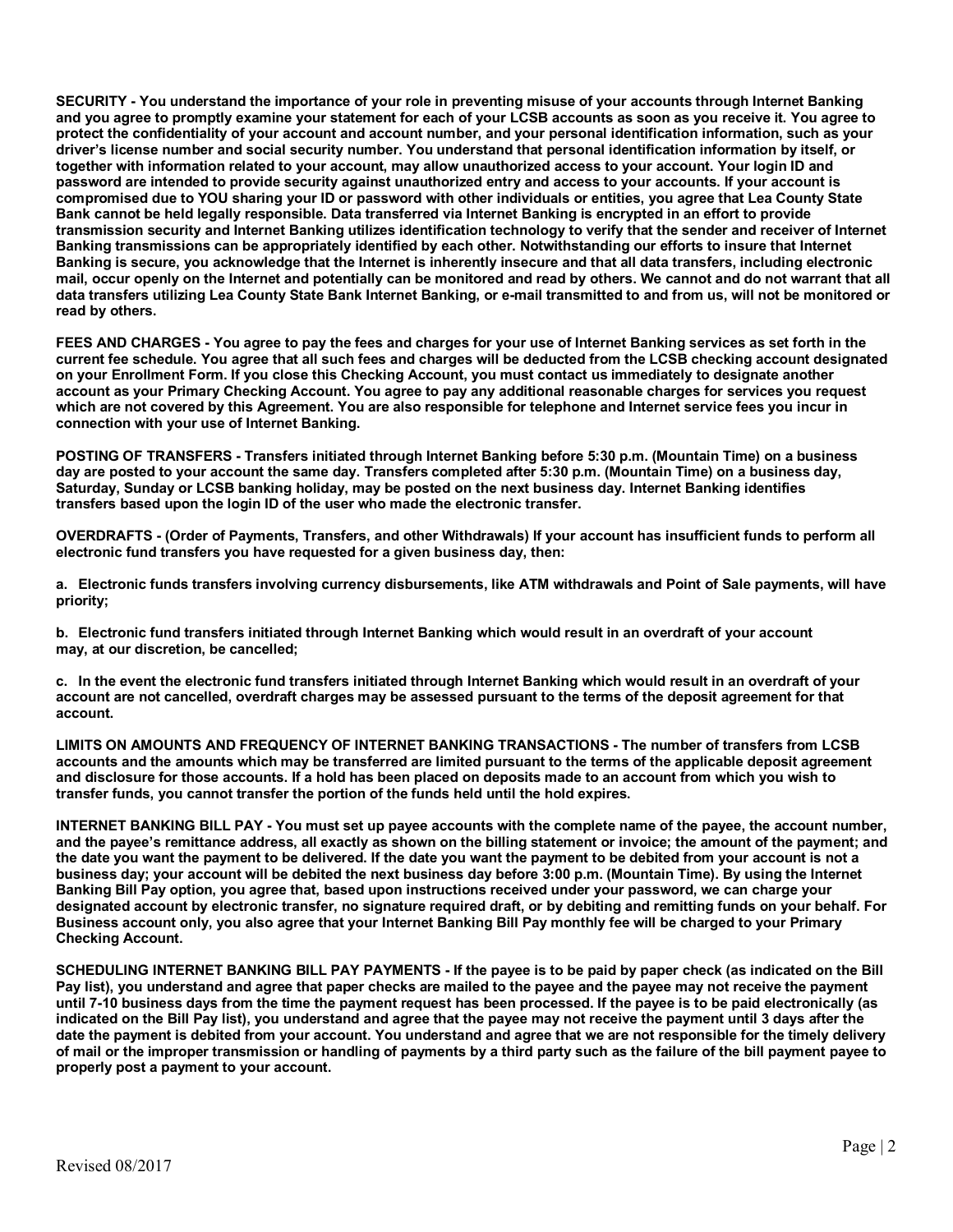**HOW TO CANCEL A BILL PAYMENT - To cancel a bill payment that you have scheduled through Internet Banking Bill Pay, you must cancel the payment online via Internet Banking Bill Pay or Mobile before the payment is scheduled to be processed.**

**STOP-PAYMENT REQUESTS - Stopping the payment of a check is different from the cancellation of a bill payment. Once the bill payment has been debited from your account, you CANNOT cancel or stop a bill payment which has been paid electronically. You may be able to stop an Internet Banking Bill Pay payment paid by paper draft by contacting us by telephone before the paper draft has cleared. (You will have to contact us by telephone so we may determine if the paper draft has cleared.) If the paper draft has not cleared, we will immediately process your stop-payment request. To be effective, this type of stop-payment request must precisely identify the name of the payee, the payee-assigned account number, the amount and scheduled date of the payment, and the confirmation number from the Bill Payment Screen.**

**You may initiate stop-payment requests online via Internet Banking only for paper checks you have written (non-electronic) on your LCSB accounts. To be effective, this type of stop-payment request must precisely identify the name of the payee, the check number, the amount, and the date of the check.**

**You will incur stop-payment charges as disclosed in the current fee schedule for the applicable account.**

**DISCLOSURE OF ACCOUNT INFORMATION AND TRANSFERS - You understand information about your accounts or the transfers you make may automatically be disclosed to others. For example, tax laws require disclosure to the government of the amount of interest you earn, and some transactions, such as large currency and foreign transactions, must be reported to the government. We may also provide information about your accounts to persons or companies we believe would use the information for reasonable purposes, such as when a prospective creditor seeks to verify information you may have given in a credit application or a merchant calls to verify a check you have written. In addition, we may inform credit bureaus when accounts are closed because they were not handled properly. We may also seek information about you from others, such as the credit bureau, in connection with the opening or maintaining of your account or in connection with approving your access to Internet Banking. You agree and hereby authorize all of these transfers of information.**

**PERIODIC STATEMENTS - You will not receive a separate Internet Banking statement. Transfers to and from your accounts using Internet Banking will appear on the respective periodic statements for your LCSB accounts.**

**CHANGE IN TERMS - We may change any term of this Agreement at any time. If the change would result in increased fees for any Internet Banking service, increased liability for you, fewer types of available electronic fund transfers, or stricter limitations on the frequency or dollar amount of transfers, we agree to give you notice at least 30 days before the effective date of any such change, unless an immediate change is necessary to maintain the security of an account or Internet Banking. We will post any required notice of the change in terms on the Lea County State Bank Web site or by postal mail. If advance notice of the change is not required, and disclosure does not jeopardize the security of the account or Internet Banking, we will notify you of the change in terms within 21 days after the change becomes effective. Your continued use of any or all of the subject Internet Banking services indicates your acceptance of the change in terms. We reserve the right to waive, reduce or reverse charges or fees in individual situations. You acknowledge and agree that changes to fees applicable to specific accounts are governed by the applicable deposit agreements and disclosures.**

**IN CASE OF ERRORS OR QUESTIONS ABOUT YOUR ELECTRONIC TRANSFERS, INCLUDING BILL PAYMENTS - Contact us as soon as you can, if you think your paper statement is wrong, or if you need more information about a transfer listed on your paper statement. We must hear from you no later than 60 days after we sent the FIRST paper statement upon which the problem or error appeared. When you contact us:**

**(1) Tell us your name and account number.**

**(2) Describe the error or transfer you are unsure about, and explain as clearly as you can why you believe it is an error, or why you need more information.**

**(3) Tell us the dollar amount of the suspected error and date.**

**(4) If the suspected error relates to a bill payment made via the Internet Banking Bill Pay, tell us the account number used to pay the bill, payee name, the date the payment was sent, payment amount, Confirmation number, and the payee account number for the payment in question. (This information appears on the Bill Payment History Screen.**

**OUR LIABILITY FOR FAILURE TO MAKE A TRANSFER - If we do not complete a transfer to or from your account, including a bill payment, on time or in the correct amount, according to our agreement with you when you have properly instructed us to do so, we will be liable to you for your losses or damages caused as a result. However, there are some exceptions. We will NOT be liable, for instance:**

**(1) If, through no fault of ours, you do not have enough money in your account to make a transfer.**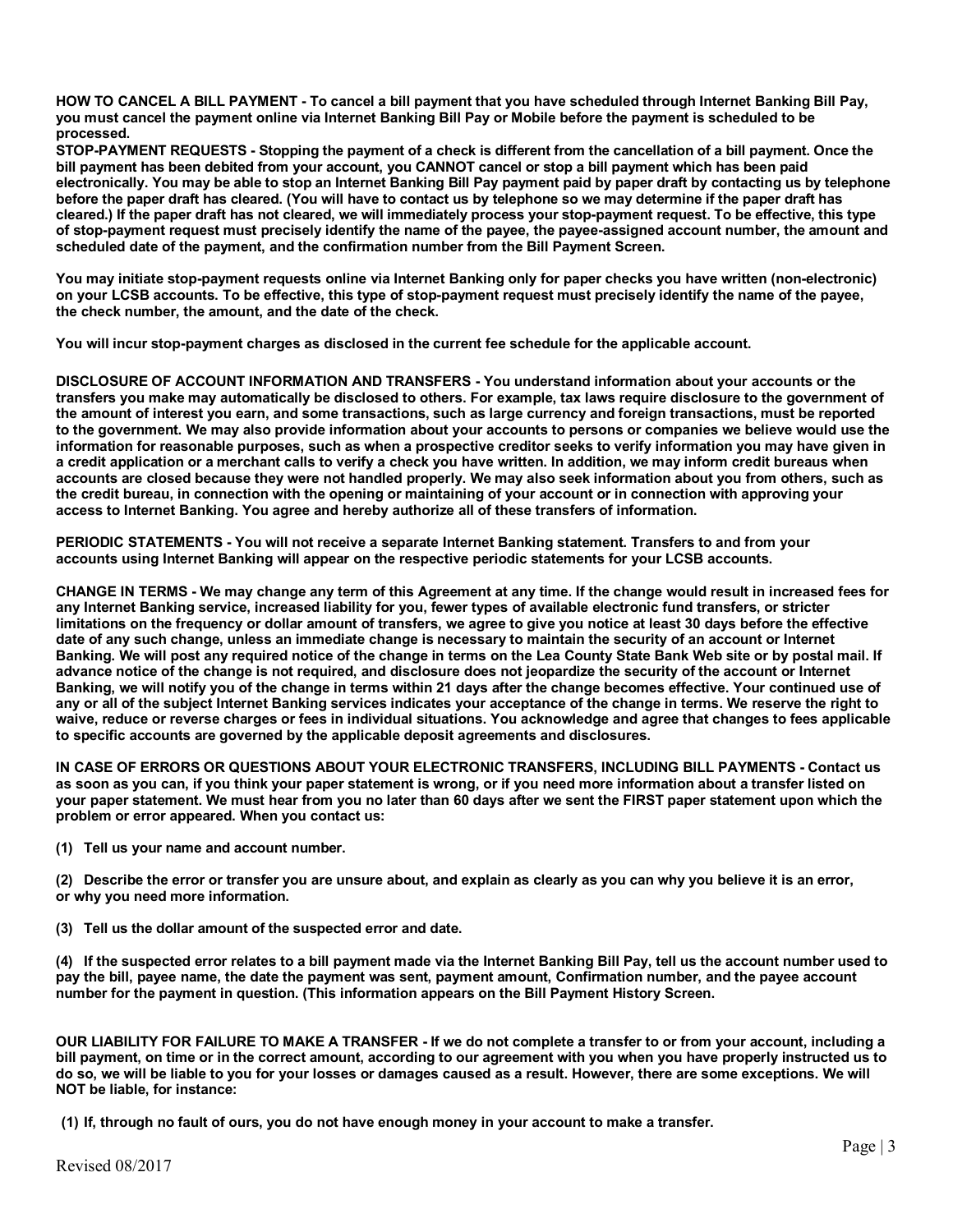**(2) If a legal order directs us to prohibit withdrawals from the account.**

**(3) If your account is closed, or if it has been frozen.**

**(4) If the transfer would cause your balance to go over the credit limit of an established line of credit or the credit limit for any credit arrangement set up to cover overdrafts.**

**(5) If you, or anyone authorized by you, commits any fraud or violates any law or regulation.**

**(6) If any electronic terminal, telecommunication device, or any part of the Internet Banking electronic funds transfer is not working properly and you knew about the problem when you started the transfer.**

**(7) If you did not enter complete and correct payment information for the Bill Payment Service, including, without limitation, the name, address, your payee-assigned account number, payment date, and payment amount for the payee on a bill payment.**

**(8) If you have not properly followed the on-screen instructions for using Internet Banking.**

**(9) If circumstances beyond our control (such as fire, flood, interruption in telephone service or other communication lines) prevent the transfer, despite reasonable precautions that we have taken.**

**DISCLAIMER OF WARRANTY AND LIMITATION OF LIABILITY - We make no warranty of any kind, express or implied, including any implied warranty of merchantability or fitness for a particular purpose, in connection with the Internet Banking services provided to you under this Agreement. We do not and cannot warrant that Internet Banking will operate without errors, or that any or all Internet Banking services will be available and operational at all times. Except as specifically provided in this Agreement, or otherwise required by law, you agree that our officers, directors, employees, agents or contractors are not liable for any indirect, incidental, special or consequential damages under or by reason of any services or products provided under this Agreement or by reason of your use of or access to Internet Banking, including loss of profits, revenue, data or use by you or any third party, whether in an action in contract or tort or based on a warranty. Further, in no event shall the liability of Lea County State Bank and its affiliates exceed the amounts paid by you for the services provided to you through Internet Banking.**

**YOUR RIGHT TO TERMINATE - You may cancel your Internet Banking service at any time by providing us with written notice by postal mail or fax. Your access to Internet Banking will be suspended within 3 business days of our receipt of your instructions to cancel the service. You will remain responsible for all outstanding fees and charges incurred prior to the date of cancellation.**

**OUR RIGHT TO TERMINATE - You agree that we can terminate or limit your access to Internet Banking services for any of the following reasons:**

**1. Without prior notice, if you have insufficient funds in any one of your LCSB accounts. Internet Banking service may be reinstated, in our sole discretion, once sufficient funds are available to cover any fees, pending transfers, and debits.**

**2. Upon reasonable notice, for any other reason in our sole discretion.**

**Communications between LCSB and You Unless this Agreement provides otherwise, you can communicate with us in any one of the following ways:**

**E-MAIL - You can contact us when using your Internet Banking account by adding a message under the 'Contact Us' button.**

**TELEPHONE - You can contact us by telephone at 575-397-4511** 

**FACSIMILE - You can contact us by fax at 575-397-6618**

**POSTAL MAIL - You can write to us at: Lea County State Bank 1017 N Turner ST / PO Box 400 Hobbs, NM 88241**

**IN PERSON - You may visit us in person at any one of our locations:**

**Main Office - 1017 N Turner St, Hobbs, NM 88240 North Grimes Office - 3927 N Grimes St, Hobbs, NM 88240 Lovington Office - 320 S. Main, Lovington, NM 88260**